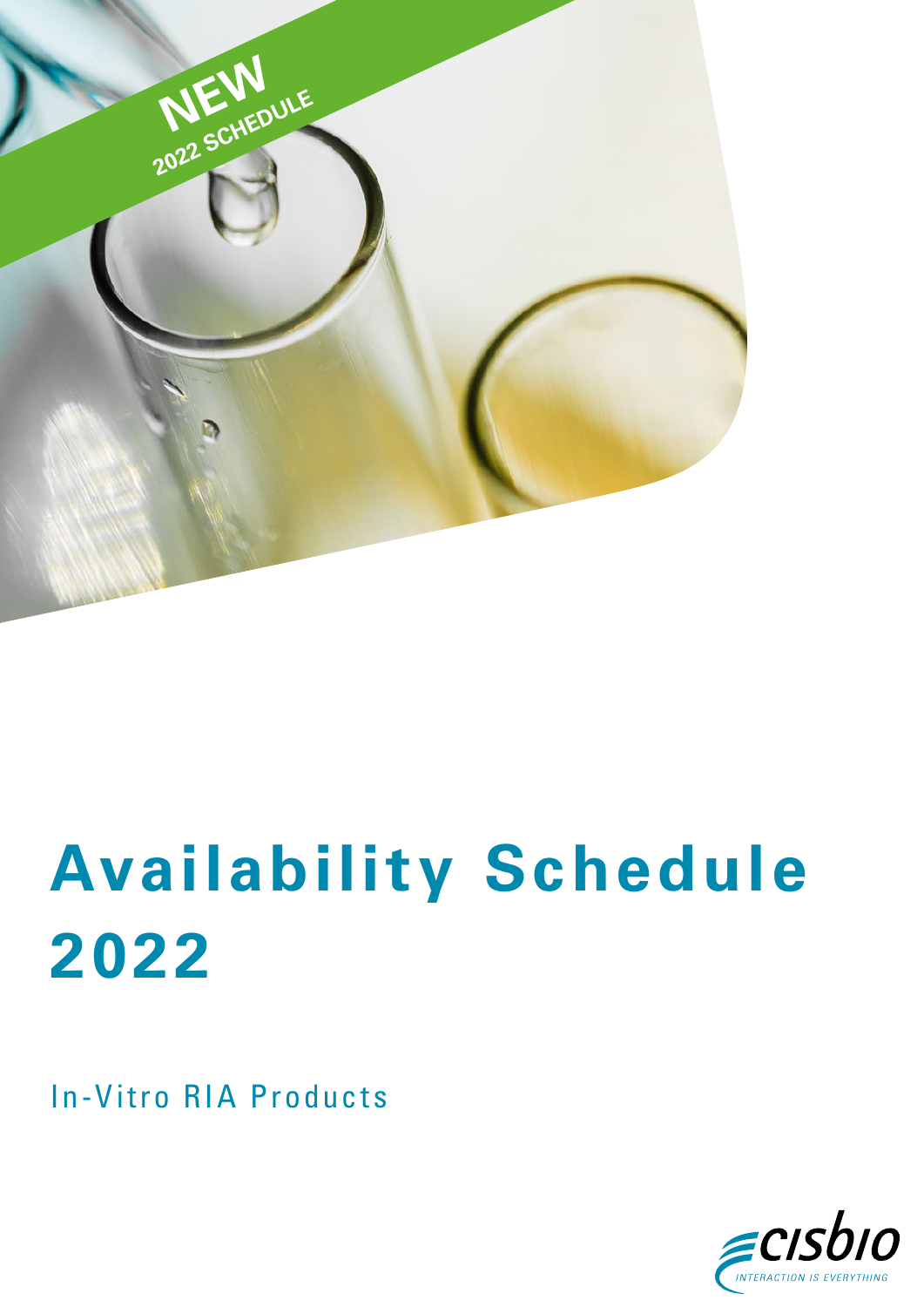## 2022 - AVAILABILITY SCHEDULE by product

| <b>In-Vitro RIA Products</b>               |                                | <b>BANK HOLIDAYS IN 2022:</b> |                     |                |                           | 1st January, 18th April, 1st May, 8th May, 26th May, 6th June, 14th July,<br>15 <sup>th</sup> August, 1 <sup>st</sup> November, 11 <sup>th</sup> November, 25 <sup>th</sup> December.<br>Please order one day before normal orddering day |                |                    |              |                |                         |              | <b>ORDERS: Phone:</b><br>Fax: |                    |                |              | +33 169 857 253 or +33 169 857 546<br>+33 169 857 521 |                       |              |             |              |
|--------------------------------------------|--------------------------------|-------------------------------|---------------------|----------------|---------------------------|-------------------------------------------------------------------------------------------------------------------------------------------------------------------------------------------------------------------------------------------|----------------|--------------------|--------------|----------------|-------------------------|--------------|-------------------------------|--------------------|----------------|--------------|-------------------------------------------------------|-----------------------|--------------|-------------|--------------|
| <b>PARAMETER</b>                           | <b>KIT</b><br><b>REFERENCE</b> | <b>SHELF-LIFE</b><br>(weeks)  | <b>ACT</b><br>(kBq) |                | <b>JANUARY</b>            |                                                                                                                                                                                                                                           |                | <b>FEBRUARY</b>    |              |                | <b>MARCH</b>            |              |                               | <b>APRIL</b>       |                |              | <b>MAY</b>                                            |                       |              | <b>JUNE</b> |              |
| ACTH                                       | ELSA-ACTH                      | 7 weeks                       | 592                 | $1-9$          | $10 - 19$<br><b>We 19</b> | $20 - 31$                                                                                                                                                                                                                                 | $1 - 9$        | $10 - 19$<br>We 16 | $20 - 27$    | $1-9$          | $10-19$<br><b>We 16</b> | $20 - 31$    | $1 - 9$                       | $10 - 19$<br>We 13 | $20 - 30$      | $1-9$        | $10 - 18$<br><b>We 11</b>                             | 19-31<br>Mo 30        | $1 - 9$      | $10 - 19$   | $20 - 30$    |
| AFP                                        | ELSA2-AFP                      | 7 weeks                       | 277,5               |                |                           | <b>We 26</b>                                                                                                                                                                                                                              |                |                    | We 23        |                |                         | <b>We 23</b> |                               |                    | Th 21          |              | <b>We 18</b>                                          |                       |              |             |              |
|                                            | OCFA07-AFP                     | 10 weeks                      | 300                 | <b>We 05</b>   |                           |                                                                                                                                                                                                                                           |                |                    |              | <b>We 02</b>   |                         |              |                               |                    | We 27          |              |                                                       |                       |              |             |              |
| ALDOSTERONE                                | ALDO-RIACT                     | 9 weeks                       | 111                 |                | Mo 17                     |                                                                                                                                                                                                                                           |                |                    |              |                | Mo 14                   |              |                               |                    |                | Mo 09        |                                                       |                       |              |             |              |
| ANDROSTENEDIONE                            | R-GM-100                       | 9 weeks                       | 115                 |                | <b>We 12</b>              |                                                                                                                                                                                                                                           | We 09          |                    |              | <b>We 09</b>   |                         |              | <b>We 06</b>                  |                    |                | <b>We 04</b> |                                                       |                       |              |             |              |
| ANGIOTENSIN I                              | REN-CT2P                       | 7 weeks                       | 150                 |                |                           | Th 27                                                                                                                                                                                                                                     |                |                    | <b>Th 24</b> |                |                         | Th 24        |                               |                    | Fr 22          |              | Th 19                                                 |                       |              | Th 16       |              |
| ANTI-ACETYLCHOLINE RECEPTOR AUTOANTIBODIES | ACHR-AB                        | 6 weeks                       | 40                  |                | <b>We 12</b>              |                                                                                                                                                                                                                                           | We 02          |                    |              | <b>We 02</b>   |                         | <b>We 30</b> |                               |                    | We 27          |              |                                                       | <b>We 25</b>          |              |             | <b>We 22</b> |
| ANTI-INSULIN ANTIBODIES                    | AAI                            | 6 weeks                       | 52                  | Mo 03          |                           | Mo 31                                                                                                                                                                                                                                     |                |                    | Mo 28        |                |                         | Mo 28        |                               |                    | Mo 25          |              |                                                       | Mo 23                 |              |             |              |
| ANTI-THYROGLOBULINE ANTIBODIES             | <b>TGAB I STEP</b>             | 8 weeks                       | 137                 |                | Th 13                     |                                                                                                                                                                                                                                           |                | Th 10              |              |                | Th 10                   |              | Th 07                         |                    |                | Th 05        |                                                       |                       | <b>Th 02</b> |             | Th30         |
| ANTI-TPO AUTOANTIBODIES                    | TPO-AB-CT                      | 10 weeks                      | 40                  |                |                           |                                                                                                                                                                                                                                           | We 02          |                    |              |                |                         | <b>We 30</b> |                               |                    |                |              |                                                       | <b>We 25</b>          |              |             |              |
| ANTI-TSH RECEPTOR AUTOANTIBODIES           | TR-AB-CT                       | 6 weeks                       | 100                 |                |                           | <b>We 26</b>                                                                                                                                                                                                                              |                |                    | We 23        |                |                         | <b>We 23</b> |                               | We 20              |                |              | <b>We 18</b>                                          |                       |              | We 15       |              |
| ANTI-VGKC AUTOANTIBODIES                   | <b>VGK/25</b>                  | 8 weeks                       | 30                  |                |                           | <b>We 26</b>                                                                                                                                                                                                                              |                |                    |              | <b>We 09</b>   |                         |              |                               |                    |                | <b>We 04</b> |                                                       |                       |              |             | We 29        |
| ANTI-VGCC AUTOANTIBODIES                   | VGC/25                         | 9 weeks                       | 12                  |                |                           | <b>We 26</b>                                                                                                                                                                                                                              |                |                    |              | <b>We 09</b>   |                         |              |                               |                    |                | <b>We 04</b> |                                                       |                       |              |             | We 29        |
| CALCITONIN                                 | IRMA-HCT                       | 4 weeks                       | 611                 | <b>We 05</b>   | <b>We 19</b>              |                                                                                                                                                                                                                                           | We 02          | <b>We 16</b>       |              | <b>We 02</b>   | <b>We 16</b>            | <b>We 30</b> |                               | We 13              | We 27          |              | <b>We 11</b>                                          | Mo 30                 |              |             |              |
| CA 125                                     | ELSA-CA125II                   | 7 weeks                       | 481                 | <b>We 05</b>   |                           |                                                                                                                                                                                                                                           | We 02          |                    |              | <b>We 02</b>   |                         | <b>We 30</b> |                               |                    | <b>We 27</b>   |              |                                                       | <b>We 25</b>          |              |             |              |
| CA 15-3                                    | ELSA-CA15-3                    | 7 weeks                       | 555                 |                |                           | <b>We 26</b>                                                                                                                                                                                                                              |                |                    | We 23        |                |                         | <b>We 23</b> |                               |                    | Th 21          |              | <b>We 18</b>                                          |                       |              |             |              |
| CA 19-9                                    | ELSA-CA19-9                    | 7 weeks                       | 370                 |                |                           | <b>We 26</b>                                                                                                                                                                                                                              |                |                    | We 23        |                |                         | <b>We 23</b> |                               |                    | Th 21          |              | <b>We 18</b>                                          |                       |              |             |              |
| CA 50                                      | OCFM07-CA50                    | 7 weeks                       | 300                 | <b>We 05</b>   |                           |                                                                                                                                                                                                                                           |                | We 16              |              |                |                         | <b>We 30</b> |                               |                    |                |              | <b>We 11</b>                                          |                       |              |             |              |
| CA72-4                                     | ELSA-CA72-4                    | 7 weeks                       | 370                 |                |                           | <b>We 26</b>                                                                                                                                                                                                                              |                |                    | We 23        |                |                         | <b>We 23</b> |                               |                    | Th 21          |              | <b>We 18</b>                                          |                       |              |             |              |
| CEA                                        | CEA-RIACT                      | 6 weeks                       | 350                 | Mo 03          |                           | Mo 31                                                                                                                                                                                                                                     |                |                    | Mo 28        |                |                         | Mo 28        |                               |                    | Mo 25          |              |                                                       | Mo 23                 |              |             |              |
| CHROMOGRANIN A                             | CGA-RIACT                      | 9 weeks                       | 407                 | <b>We 05</b>   |                           |                                                                                                                                                                                                                                           |                |                    |              | <b>We 02</b>   |                         |              |                               |                    | We 27          |              |                                                       |                       |              |             |              |
| CORTISOL                                   | CORT-CT2                       | 9 weeks                       | 250                 |                | <b>We 12</b>              |                                                                                                                                                                                                                                           | We 09          |                    |              | <b>We 09</b>   |                         |              | We 06                         |                    |                | <b>We 04</b> |                                                       | Mo 30                 |              |             |              |
| C-PEPTIDE                                  | IRMA-CPEP                      | 8 weeks                       | 460                 | <b>We 05</b>   |                           |                                                                                                                                                                                                                                           |                | We 16              |              |                |                         | <b>We 30</b> |                               |                    |                |              | <b>We 11</b>                                          |                       |              |             |              |
| CYFRA-21-1                                 | ELSA-CYFRA-                    | 7 weeks                       | 277,5               |                |                           | <b>Fr 28</b>                                                                                                                                                                                                                              |                |                    | Fr 25        |                |                         | Fr 25        |                               |                    | Fr 22          |              |                                                       | Fr 20                 |              |             |              |
| <b>ESTRADIOL</b>                           | ESTR-CTRIA                     | 9 weeks                       | 93                  |                |                           |                                                                                                                                                                                                                                           |                | Mo 14              |              |                |                         |              |                               | Mo 11              |                |              | <b>We 11</b>                                          |                       |              |             |              |
|                                            | ESTR-US-CT                     | 7 weeks                       | 85                  |                | Fr 14                     |                                                                                                                                                                                                                                           |                | Fr 11              |              |                | Fr 11                   |              | Fr 08                         |                    |                | Fr 06        |                                                       | Mo 30                 |              |             |              |
| FT3/FT4                                    | OCFH07-FT3                     | 9 weeks                       | 150                 | Fr 07          |                           |                                                                                                                                                                                                                                           | Fr 04          |                    |              | Fr 04          |                         |              | Fr 01                         |                    | Fr 29          |              |                                                       | Mo 30                 |              |             |              |
|                                            | OCFH57-FT3                     | 9 weeks                       | 750                 | Fr 07          |                           |                                                                                                                                                                                                                                           | Fr 04          |                    |              | Fr 04          |                         |              | Fr 01                         |                    | Fr 29          |              |                                                       | Mo 30                 |              |             |              |
|                                            | OCFD03-FT4                     | 9 weeks                       | 150                 | Fr 07          |                           |                                                                                                                                                                                                                                           | Fr 04          |                    |              | Fr 04          |                         |              | Fr 01                         |                    | Fr 29          |              |                                                       | Mo 30                 |              |             |              |
|                                            | OCFD03-FT4-K<br>OCFD53-FT4     | 9 weeks<br>9 weeks            | 150<br>750          | Fr 07<br>Fr 07 |                           |                                                                                                                                                                                                                                           | Fr 04<br>Fr 04 |                    |              | Fr 04<br>Fr 04 |                         |              | Fr 01<br>Fr 01                |                    | Fr 29<br>Fr 29 |              |                                                       | Mo 30<br>Mo 30        |              |             |              |
| GASTRIN                                    | GASK-PR                        | 7 weeks                       | 37                  |                | <b>We 12</b>              |                                                                                                                                                                                                                                           | We 09          |                    |              | <b>We 09</b>   |                         |              | We 06                         |                    |                | <b>We 04</b> |                                                       | <b>We 25</b>          |              |             |              |
| HCG - Free ß chains                        | ELSA-FBHCG                     | 7 weeks                       | 555                 |                |                           | <b>We 26</b>                                                                                                                                                                                                                              |                |                    | We 23        |                |                         | <b>We 23</b> |                               |                    | Th 21          |              | <b>We 18</b>                                          |                       |              |             |              |
| HCG                                        | OCPM03-HCG                     | 10 weeks                      | 300                 |                |                           |                                                                                                                                                                                                                                           |                | We 16              |              |                |                         |              |                               | We 13              |                |              | <b>We 11</b>                                          |                       |              |             |              |
| HGH                                        | HGH-RIACT                      | 7 weeks                       | 308                 |                | <b>We 19</b>              |                                                                                                                                                                                                                                           |                | We 16              |              |                | <b>We 16</b>            |              |                               | We 13              |                |              | <b>We 11</b>                                          |                       |              |             |              |
| IGF1                                       | IGF1-RIACT                     | 10 weeks                      | 370                 |                | Mo 17                     |                                                                                                                                                                                                                                           |                |                    |              |                | Mo 14                   |              |                               |                    |                | Mo 09        |                                                       |                       |              |             |              |
| INSULIN                                    | <b>BI-INS-IRMA</b>             | 6 weeks                       | 460                 |                |                           | <b>Fr 28</b>                                                                                                                                                                                                                              |                |                    | Fr 25        |                |                         | Fr 25        |                               |                    | Fr 22          |              |                                                       | Fr 20                 |              |             |              |
| MuSK                                       | MSK/TR                         | 6 weeks                       | 50                  |                |                           | <b>We 26</b>                                                                                                                                                                                                                              |                |                    | We 23        |                |                         | <b>We 23</b> |                               | We 20              |                |              | <b>We 18</b>                                          |                       |              | We 15       |              |
| NSE                                        | ELSA-NSE                       | 6 weeks                       | 370                 |                |                           | Fr 28                                                                                                                                                                                                                                     |                |                    | Fr 25        |                |                         | Fr 25        |                               |                    | Fr 22          |              |                                                       | Fr 20                 |              |             |              |
| 17-OH-PROGESTERONE                         | 17-0HP-CT                      | 9 weeks                       | 190                 |                |                           |                                                                                                                                                                                                                                           |                | Th 10              |              |                |                         | Th 24        |                               |                    |                | Th 05        |                                                       |                       |              | Th 16       |              |
| OSTEOCALCIN                                | OSTEO-RIACT                    | 7 weeks                       | 577                 |                | Fr 14                     |                                                                                                                                                                                                                                           |                | Fr 11              |              |                | Fr 11                   |              | Fr 08                         |                    |                |              | Fr 13                                                 |                       |              |             |              |
| PROCOLLAGEN III PEPTIDE                    | OCFK07-PIIIP                   | 6 weeks                       | 300                 |                |                           | Fr 28                                                                                                                                                                                                                                     |                |                    | Fr 25        |                |                         | Fr 25        |                               |                    | Fr 22          |              |                                                       | <b>Fr 20</b>          |              |             |              |
| PROGESTERONE                               | PROGEST-RIA                    | 9 weeks                       | 220                 |                |                           |                                                                                                                                                                                                                                           |                | Th 10              |              |                |                         | Th 24        |                               |                    |                | Th 05        |                                                       |                       |              | Th 16       |              |
| PSA                                        | PSA-RIACT                      | 5 weeks                       | 370                 | <b>We 05</b>   |                           |                                                                                                                                                                                                                                           | We 02          |                    |              | <b>We 02</b>   |                         | <b>We 30</b> |                               |                    | We 27          |              |                                                       | <b>We 25</b>          |              |             |              |
| <b>FREE PSA</b>                            | FPSA-RIACT                     | 5 weeks                       | 185                 | <b>We 05</b>   |                           |                                                                                                                                                                                                                                           | We 02          |                    |              | <b>We 02</b>   |                         | <b>We 30</b> |                               |                    | We 27          |              |                                                       | <b>We 25</b>          |              |             |              |
| PTH<br>RENIN                               | ELSA-PTH<br>RENINE             | 6 weeks<br>6 weeks            | 555<br>360          |                | <b>We 19</b><br>Mo 17     |                                                                                                                                                                                                                                           |                | We 16<br>Mo 14     |              |                | <b>We 16</b><br>Mo 14   |              |                               | We 13<br>Mo 11     |                | Mo 09        | <b>We 11</b>                                          | <b>We 25</b><br>Mo 23 |              |             |              |
| SHBG                                       | SHBG-RIACT                     | 11 weeks                      | 185                 |                |                           |                                                                                                                                                                                                                                           |                | Fr 11              |              |                |                         |              | Fr 08                         |                    |                |              | Fr 13                                                 |                       |              |             |              |
| TBG                                        | OCRU03-TBG                     | 13 weeks                      | 54                  |                | <b>We 12</b>              |                                                                                                                                                                                                                                           |                |                    |              | <b>We 09</b>   |                         |              |                               |                    |                | <b>We 04</b> |                                                       |                       |              |             |              |
| TESTOSTERONE                               | TESTO-CT2                      | 13 weeks                      | 200                 |                |                           |                                                                                                                                                                                                                                           |                | Fr 11              |              |                |                         |              | Fr 08                         |                    |                |              |                                                       | Mo 30                 |              |             |              |
| THYROGLOBULIN                              | THYRO                          | 6 weeks                       | 481                 |                | <b>We 19</b>              |                                                                                                                                                                                                                                           |                | We 16              |              |                | <b>We 16</b>            |              |                               | We 13              |                |              | <b>We 18</b>                                          |                       |              |             |              |
| T3/T4                                      | OCPE07-T3                      | 10 weeks                      | 150                 |                | <b>We 12</b>              |                                                                                                                                                                                                                                           | We 09          |                    |              | <b>We 09</b>   |                         |              | We 06                         |                    |                | <b>We 04</b> |                                                       |                       |              |             |              |
|                                            | OCPE57-T3                      | 10 weeks                      | 750                 |                | <b>We 12</b>              |                                                                                                                                                                                                                                           | We 09          |                    |              | <b>We 09</b>   |                         |              | We 06                         |                    |                | <b>We 04</b> |                                                       |                       |              |             |              |
|                                            | OCPG07-T4                      | 10 weeks                      | 150                 |                | <b>We 12</b>              |                                                                                                                                                                                                                                           | We 09          |                    |              | <b>We 09</b>   |                         |              | We 06                         |                    |                | <b>We 04</b> |                                                       |                       |              |             |              |
|                                            | OCPG57-T4                      | 10 weeks                      | 750                 |                | <b>We 12</b>              |                                                                                                                                                                                                                                           | We 09          |                    |              | <b>We 09</b>   |                         |              | <b>We 06</b>                  |                    |                | <b>We 04</b> |                                                       |                       |              |             |              |
| <b>TRYPSIN</b>                             | OCFE07-TRYPS                   | 8 weeks                       | 90                  |                |                           | <b>We 26</b>                                                                                                                                                                                                                              |                |                    | We 23        |                |                         | <b>We 23</b> |                               |                    | Th 21          |              | <b>We 18</b>                                          |                       |              |             |              |
| TSH                                        | OCPL07-TSH                     | 8 weeks                       | 300                 | Fr 07          |                           |                                                                                                                                                                                                                                           | Fr 04          |                    |              | Fr 04          |                         |              | Fr 01                         |                    | Fr 29          |              |                                                       | Mo 30                 |              |             |              |
|                                            | OCPL57-TSH                     | 8 weeks                       | 1500                | Fr 07          |                           |                                                                                                                                                                                                                                           | Fr 04          |                    |              | Fr 04          |                         |              | Fr 01                         |                    | Fr 29          |              |                                                       | Mo 30                 |              |             |              |

**FOR MORE INFORMATION**

■ Cisbio Bioassays - Parc Marcel Boiteux, BP 84175, 30200 Codolet - France / Europe and other countries: +33 169 857 253 or +33 169 857 546 Hotline: +33 466 796 819 Email: iva@cisbio.com www.cisbio.com